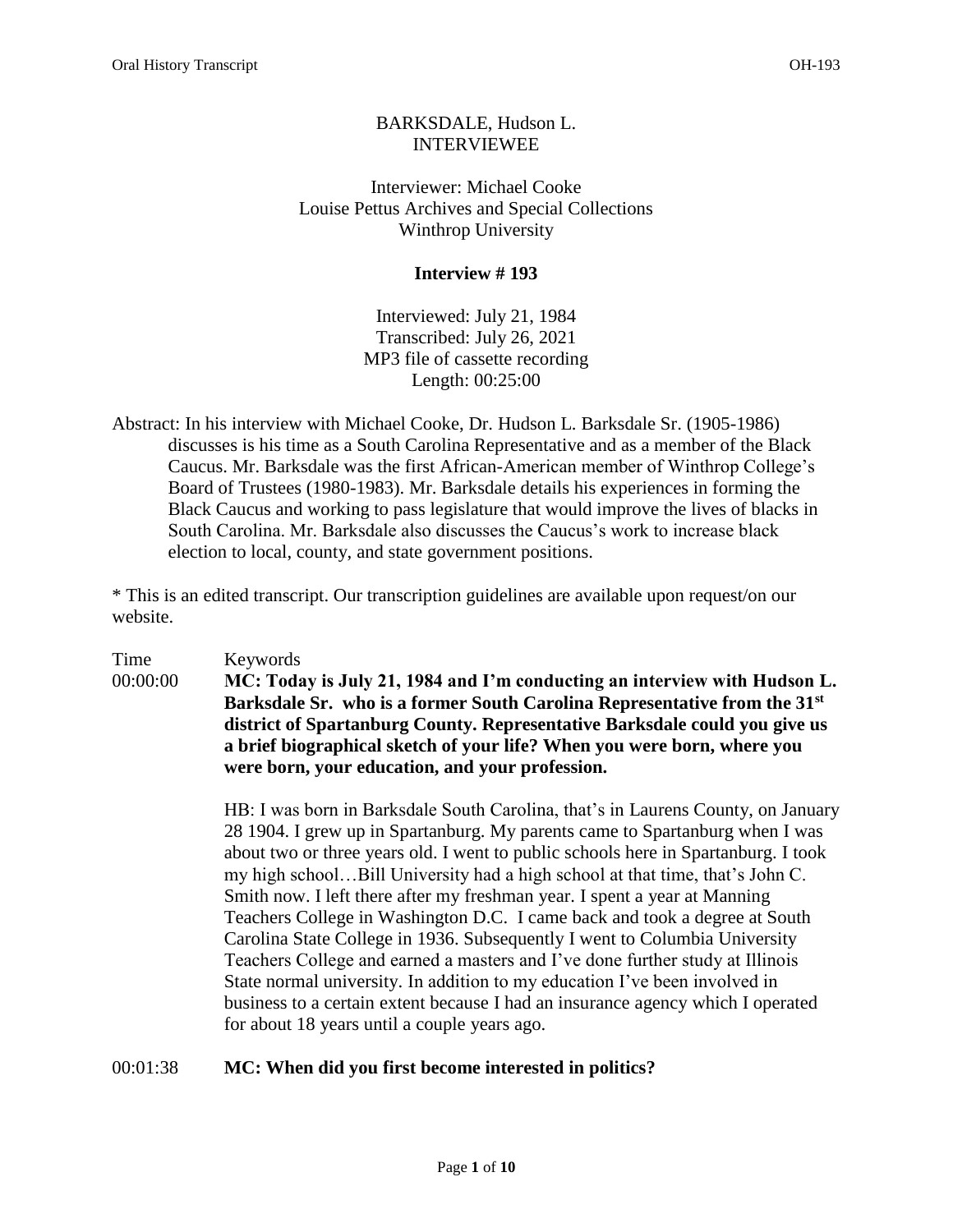HB: I was a teacher in Parkdale, South Carolina and I asked the superintendent about some additions to the school. I told him he'd been there for several years anything he'd want from people he could get it. He said 'yes well Barksdale you don't know politics.' Which means to me he did not give the school extra room because of the political opinion of people in the community. I said if politics is all that powerful, I'd try to get into it. Later on I ran for the school board here in District 70, Spartanburg. Also was in another political race here in Spartanburg for a neighborhood representative. Then I decided to… when after reapportionment of the districts of South Carolina, decided to run for District 31. My friends persuaded me because of my activity in the NEA [National Education Association]. I think I had more important bosses in the NEA than anybody else in South Carolina. With that experience and my known…it was known that I would write my opinion in the newspapers and I'm not afraid to speak out. The blacks urged me to run and I…they prevailed, I decided to run.

## 00:02:49 **MC: What year did you run for election?**

HB: 1972 I believe it was.

## 00:02:55 **MC: Was that the first time you had ever run for political office?**

HB: No it wasn't. I had previously stated I had run for several school districts, several school boards, here in the city of Spartanburg.

### 00:03:04 **MC: Were you successful?**

HB: No I was not successful.

### 00:03:07 **MC: In what year did you run for that?**

HB: The year is sketchy to me but I did run against the man who is now the Chairman of the South Carolina Republican Party, Dr. Graham.

## 00:03:18 **MC: I see. What impact do you think reapportionment had on the ability of blacks to make their voices felt in the political arena?**

HB: I think if we had not had reapportionment we would not be as active politically in South Carolina as we are today, and know it was impossible for a black to be elected to run against the whites. Of course it meant a black didn't run. Blacks would not oppose each other in those days. So to say that we would not have had the success we do enjoy now is based on the fact that we did have reapportionment. In the district where I ran it was predominately black. The incumbent, who was a very outstanding legislator at the time and a millionaire, was up to be the Chairman of the Ethics Committee but there was so much abrading against him that they elected me overwhelmingly.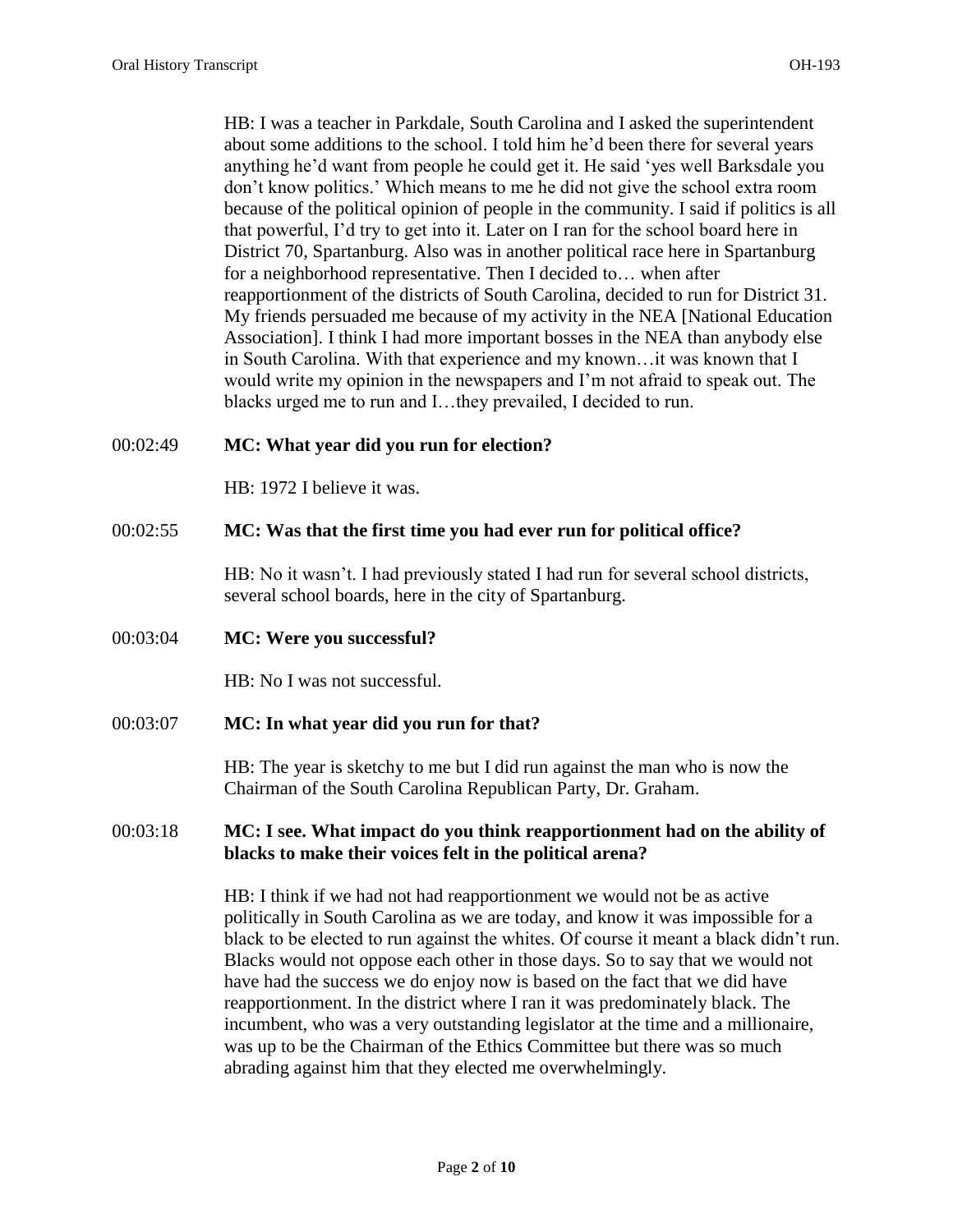#### 00:04:20 **MC: Who did you defeat? Who was the person you were just mentioning?**

HB: The person I defeated was Cleveland. He was a gentlemen. Incidentally he gave me his manual to the House and also gave me a \$10 contribution and wrote me a letter wishing me good luck.

#### 00:04:34 **MC: So there wasn't any animosity during the election?**

HB: None what so ever.

#### 00:04:38 **MC: It wasn't a racist campaign?**

HB: No it wasn't a racist...not on that basis except that it was a black running against a white. There was no animosity between the two of us.

00:04:48 **MC: Were you successful in other election bids after your initial election?** 

HB: I was reelected, let's see…one, two, three times. I served a total of eight years in the House.

00:05:02 **MC: You stayed in House without being ousted by another—**

HB: Eight years.

#### 00:05:09 **MC: Eight years and then you decided not to run?**

HB: No, I was defeated.

00:05:15 **MC: Defeated. In what year?** 

HB: That would have been two years…lets see, four years ago. In 1979…maybe 1980.

## 00:05:26 **MC: During your time in the legislature what was the significance of the Black Caucus? You were one of the original members of the Black Caucus. How do you think that organization addressed the issues that were pertinent to blacks?**

HB: Well, there's an old saying that in unity there is strength. The 13 of us got together under the leadership of Judge [Earnest A.] Finney. We discussed the issues beforehand and we knew we were going to vote to maneuver into the General Assembly. To say that we had a highly significant effect on legislation, you can say it because we…the 13 people votes in one block kind of just something very significant about people who have certain special legislation they want to pass. That includes the members in House who were filing bills and also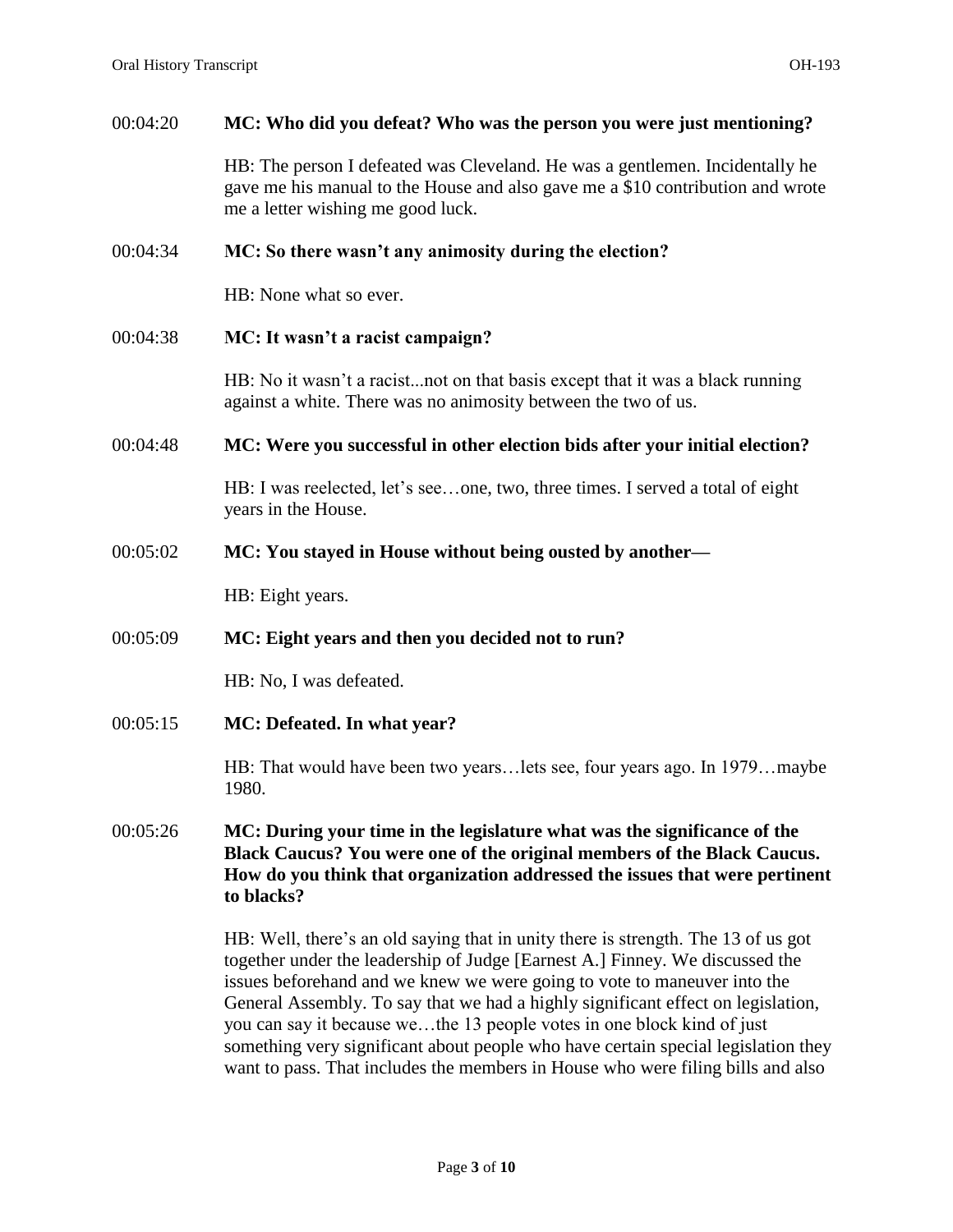the general business community. They sold our vote. They kept appearing before us at our meetings and they solicited the block vote of the Caucus.

## 00:06:33 **MC: What are some of the areas where the Black Caucus sought to carve out areas where blacks could make progress. What were some of the initial goals of the Black Caucus?**

HB: Well we were concerned about the fact that there were no blacks in, with the exception of [James E.] Clyburn, in important positions in the state government. They were also concerned about salaries for blacks who were employed in the government. We were also concerned about the budget of South Carolina State College. When the budget would come up every year in the General Assembly to adopt a budget we were always concerned that South Carolina State got its fair share of what it was supposed to have due to the presentation of the President of [SC] State, Dr. Nance.

# 00:07:27 **MC: Was there a real concern there? Had South Carolina State not received its fair share in the years passed before the Black Caucus came into prominence?**

HB: I think perhaps there were…there might have been some instances for when they did not receive their just due of the part of the budget for South Carolina State College.

## 00:07:48 **MC: In what ways did the Black Caucus see that South Carolina State received its fair share?**

HB: Well we would tell the others who sponsored other—like University of South Carolina, Winthrop College, others, 'well let's play ball, if you give us what we supposed to have then we'll support you.'

00:08:06 **MC: And that's how it worked out?** 

HB: That's how it worked out to the advantage of South Carolina State College.

## 00:08:10 **MC: When you were first a member of the House of Representatives, was there a learning process involved? Isn't the budgetary process a very complicate one? How did you learn to understand that process?**

HB: It was complicated but Finney had been in the House before, also I asked Leevy Johnson. So they schooled us. We had meetings that prior to these registered discussions. We would take the same attitude based on information and knowledge and prior service of these two former legislators.

### 00:08:44 **MC: So there was an educational—**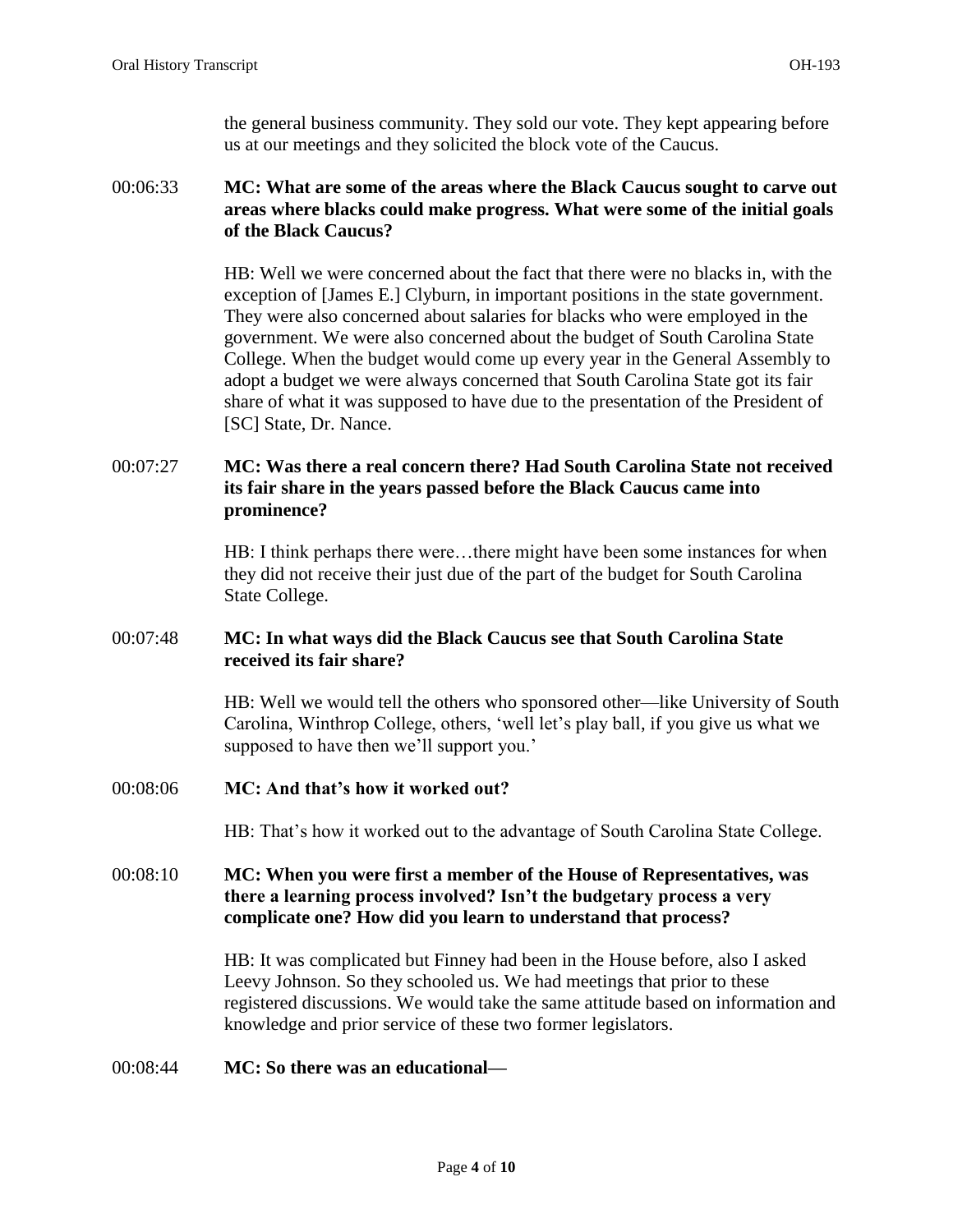HB: No doubt about it. We were briefed on what to expect and all the kind of maneuvers we expected the others to use.

## 00:08:56 **MC: So that was important to your development as a legislator.**

HB: Very important.

00:09:01 **MC: For new coming black legislators was that process continuing that there would be people capable of filling them in on how the House… and things not to do…**

> HB: You mean the addition of blacks who were elected above the other 13? That's what you're talking about?

## 00:09:24 **MC: Right.**

HB: Oh yes. We had workshops in which we brought in speakers. Not only that but we have an annual meeting in which we bring in some legislator from other parts of the country down to talk to us. We'd have our sessions. There were some in Columbia. We'd have some sessions that were down at Myrtle Beach. We'd always bring in some outside expert in politics. Some blacks who would tell us exactly positions and what to take. We would present them our problems and they would help us solve them.

## 00:09:56 **MC: As a legislator, as a member of the Black Caucus, did you perceive your position as being only a representative for the county of Spartanburg or did you feel that you had any responsibility outside of Spartanburg?**

HB: I had to accept that the fact there was both black and white in Spartanburg. In addition to that there were issues that were pertinent to blacks throughout the state of South Carolina, also received priority attention from all 13 of us. You see if I had a problem here in Spartanburg, for instance I wanted district seven to have popular election of trustees, because they never had a black on the trustee board, the Black Caucus supported me in this although we were never able to pass anything. I introduced a measure back in 1972. That measure just passed in the House this past session.

## 00:10:48 **MC: So it was just not…you were not representative of people in your district alone but you felt that you had an obligation to blacks throughout—**

HB: A responsibility to all blacks.

### **MC: throughout the state.**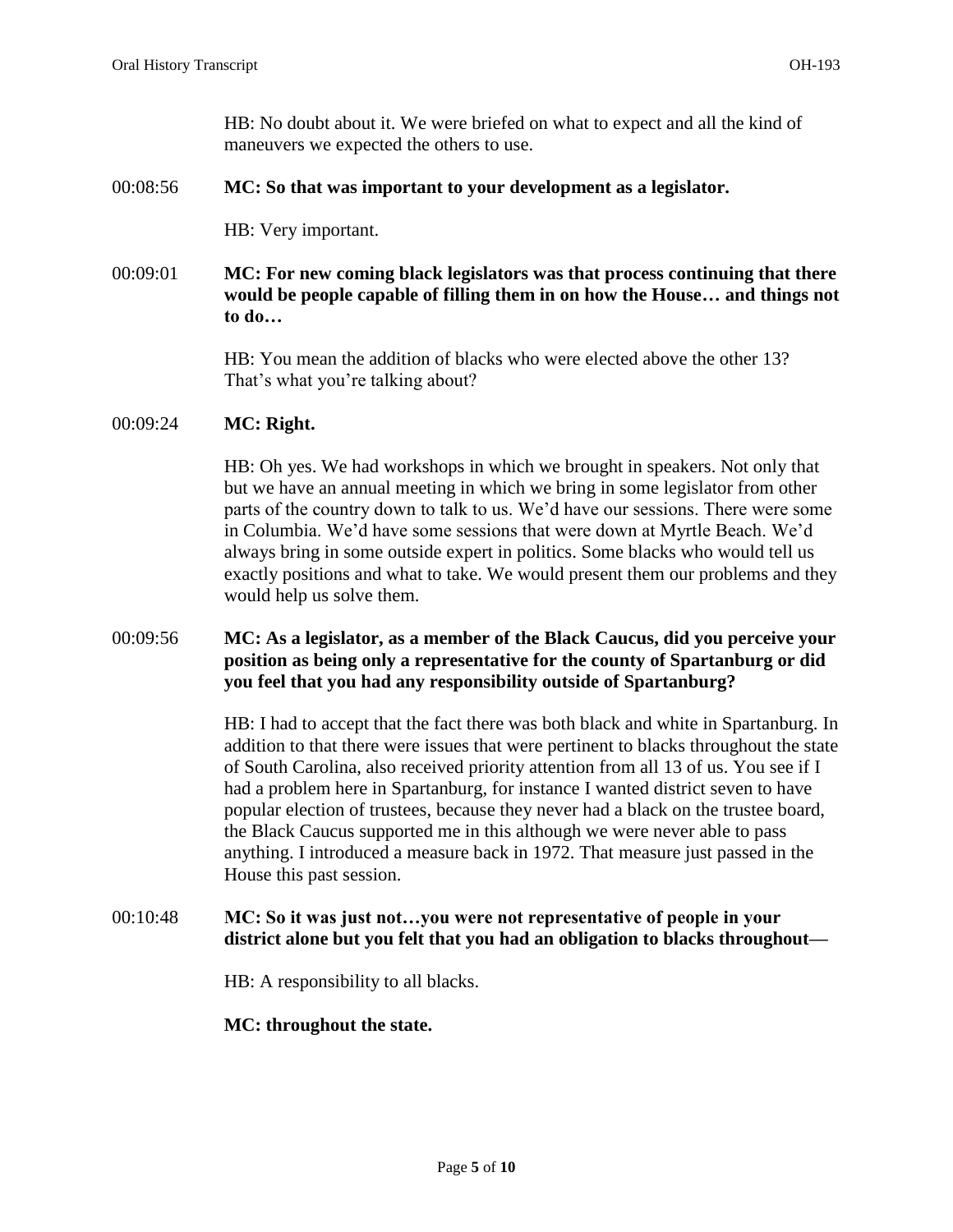HB: Although I was known to say that any law that would pass affected black and whites a like. I mean together not separately. Any law that passed in South Carolina affected both races.

## 00:11:11 **MC: Were there any times where the Black Caucus was able to thwart bad legislation? That would have adversely affected blacks?**

HB: Well we worked hard against that death penalty bill. Worked very hard against it. I don't know how successful we were but we do know that we did change the sentiment of some people about it.

## 00:11:38 **MC: How did that adversely affect blacks in the state?**

HB: Well if a black man came up and he was in court against a white man it was automatic that he was going to lose. To the man. I remember that one lawyer, the first black lawyer we had to be active, was slapped in a court over in Newberry. Slapped in the courtroom. These things ceased now. Blacks in the courts and they work throughout the state of South Carolina and some are elected judges like Finney. See we're not faced with those problems any more. We've drastically changed the attitude toward blacks in South Carolina.

## 00:12:18 **MC: Were there initial goals the Black Caucus set as priorities during their first years as overall objectives that they hoped to accomplish?**

HB: Yes we wanted to…To repeat myself, we wanted blacks to be employed in high positions in the state government. We wanted blacks to receive compensatory salaries also. We also wanted ourselves to bring about a situation where blacks could be elected particularly in those districts where they had the majority of black voters. If not black voters at least black citizens. We encouraged them to go out to vote. We had a list of every district in South Carolina and the percentages of blacks in there. We know which ones were most likely to have success, because we knew the percentage of blacks there and if they would go out and register and vote we could have many more blacks in the legislature. I think the increased number from 13 to the present number is largely due to the fact we did this.

## 00:13:23 **MC: Did you have any obligation to go throughout South Carolina to seek out the problems of blacks in the state of South Carolina? Did the Black Caucus—**

HB: Well we knew the problems because we represented… From Spartanburg there was Barksdale, from Greenville there was Mitchell. We had Representatives out of Columbia there. We had some down in Charleston. We knew the problems that ran… Besides we used to go to Voorhees College once a year, present our program over there and encourage the people in that community. We wrote letters to blacks throughout the state of South Carolina to come to meetings with us and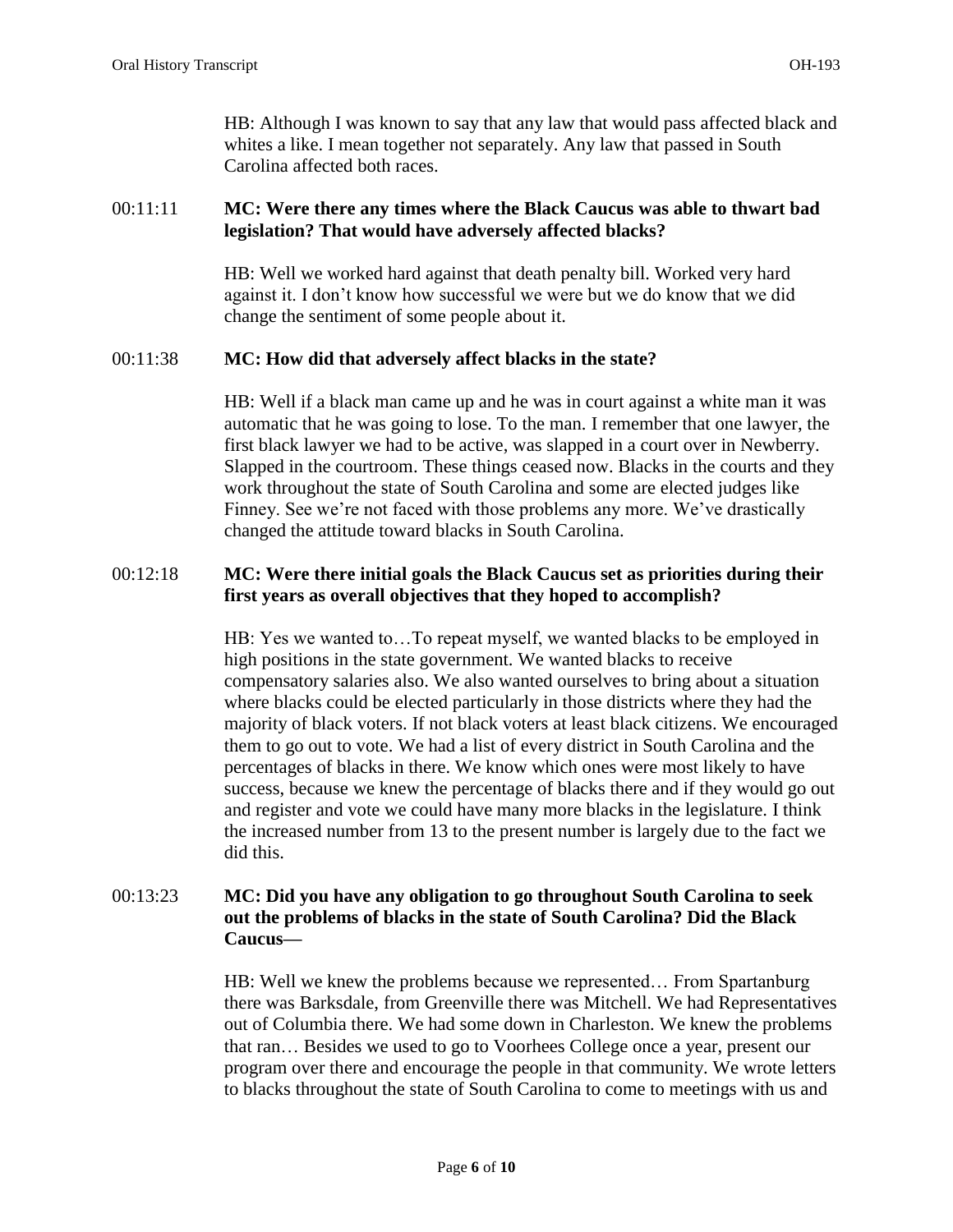we would instruct them. We had meetings in [University of] South Carolina in the Columbia auditorium there. We had I know at least a thousand blacks. Particularly religious leaders because we still look to preachers you know as our leaders. We had them down to instruct them as what we were trying to do and seek their support.

## 00:14:23 **MC: So it was an outreach program as well. It wasn't just simply people staying in Columbia?**

HB: Oh no. Besides we got letters, you know, from people who…blacks and white, I got them from Spartanburg County. I got them from Greenville. I got them from all over. Particularly if you had an issue with a legislature. That's one issue that I believe in. The matter of child abuse. I had a child abuse bill passed later on it came down to we got this child protection bill. The first year it was passed because only certain individuals were supposed to report incidences of child abuse but then I had it changed so that doctors and nurses or any of our school teachers or anybody who knew instances of child abuse would report it. Then it came on down to the Child Protection Act and we got so big that the committee to which it was submitted took it away from me. Made it a committee bill. The idea originally was mine to allow that child abuse, nobody said anything about it.

## 00:15:22 **MC: What other bills can you take credit or partial credit for introducing? During your term in the House during the 1970s?**

HB: Oh I introduced a bill now about the income tax. I was told it would reduce the—increase the amount of money that certain industries would pay. They told me no legislator in South Carolina would say the bill would pass. I also introduced bills having to do with the trustee election throughout the state of South Carolina particularly district 70. My particular interest though, I think was probably elderly because I introduced several bills there to give certain breaks to elderly people.

### 00:16:05 **MC: Such as?**

HB: Well one I had was that elderly people could be employed and some organization and receive credit for it even though they were on retirement.

## 00:16:23 **MC: What other bills that come to mind that were important to black people in the state of South Carolina? Maybe that you didn't introduce but you were a supporter of.**

HB: Luckily I think this is through most black communities I was introducing bills that would give us paved streets and streetlights in some sections. I was also interested in housing. I brought the Housing Director here in Spartanburg and wrote letters demanding he resign. Of course I wasn't successful, one reason it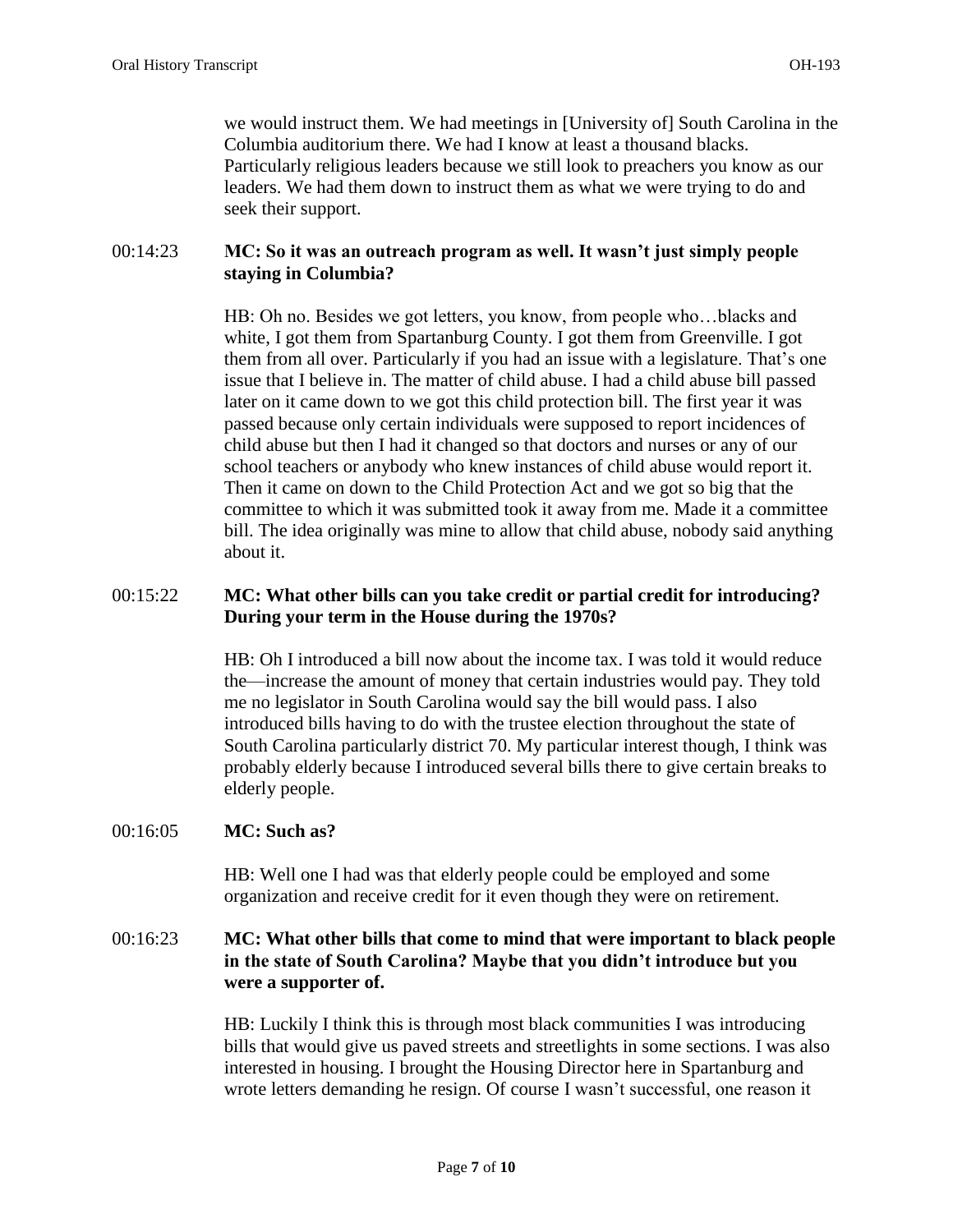didn't go through was because I was defeated or I would have come back at it. But I learned though the Chairman of the Housing Board White told me in a story not two years ago that the fact I was against a man, he changed his attitude.

## 00:17:09 **MC: What was some of the problems with his policies that you had?**

HB: Well, He wouldn't integrate the housing. He would put blacks in certain housing and whites in others. He wouldn't integrate. That was one problem. Then again at the time if a tenant had a complaint he wouldn't get to it for three or four months. Sometimes they send these workers out, the workers would sleep on the job and pretend to still meet. They would half do the work they were supposed to do.

## 00:17:35 **MC: So this is really a detriment to living standards for black people in your district.**

HB: Absolutely.

## 00:17:45 **MC: What is your overview of the contributions of the Black Caucus of the 1970s and perhaps projecting it into the present and into the future?**

HB: Well I would say that without the influence of the Black Caucus we would today be anywhere eight to ten years backwards from what our present standards are. The very fact that the Black Caucus came into existence meant progress for blacks throughout all South Carolina because what happened in one community was effected to another. Instances of when Spartanburg got a man on City Counsel then Union began to work and they got one down in Union. Because in one community a black could say to the community 'we are behind, Spartanburg is doing something and we are doing nothing here.'

# 00:18:41 **MC: So it was kind of like a beacon of light for all blacks in South Carolina.**

HB: It was inspiration to them because they could say to each other. 'Well they did this in Spartanburg. They did this in Greenville. Did this in Charleston. Did this in Orangeburg. This in Columbia. If they did it we can do it too. Let's organize and…' Under the impetus and the knowledge that the Black Caucus furnished them did their business. So now we have black males in black [unclear] across the state.

## 00:19:06 **MC: What is your assessment of perhaps the future? What is your opinion of… is there still room for improvement or is it kind of bottomed out the progress that blacks have made in the political arena? Or is there room for even more progress?**

HB: Oh there's room for more progress. We've got the one citizen on the County Board, or on the City Board, or on the Educational Board, limited to what one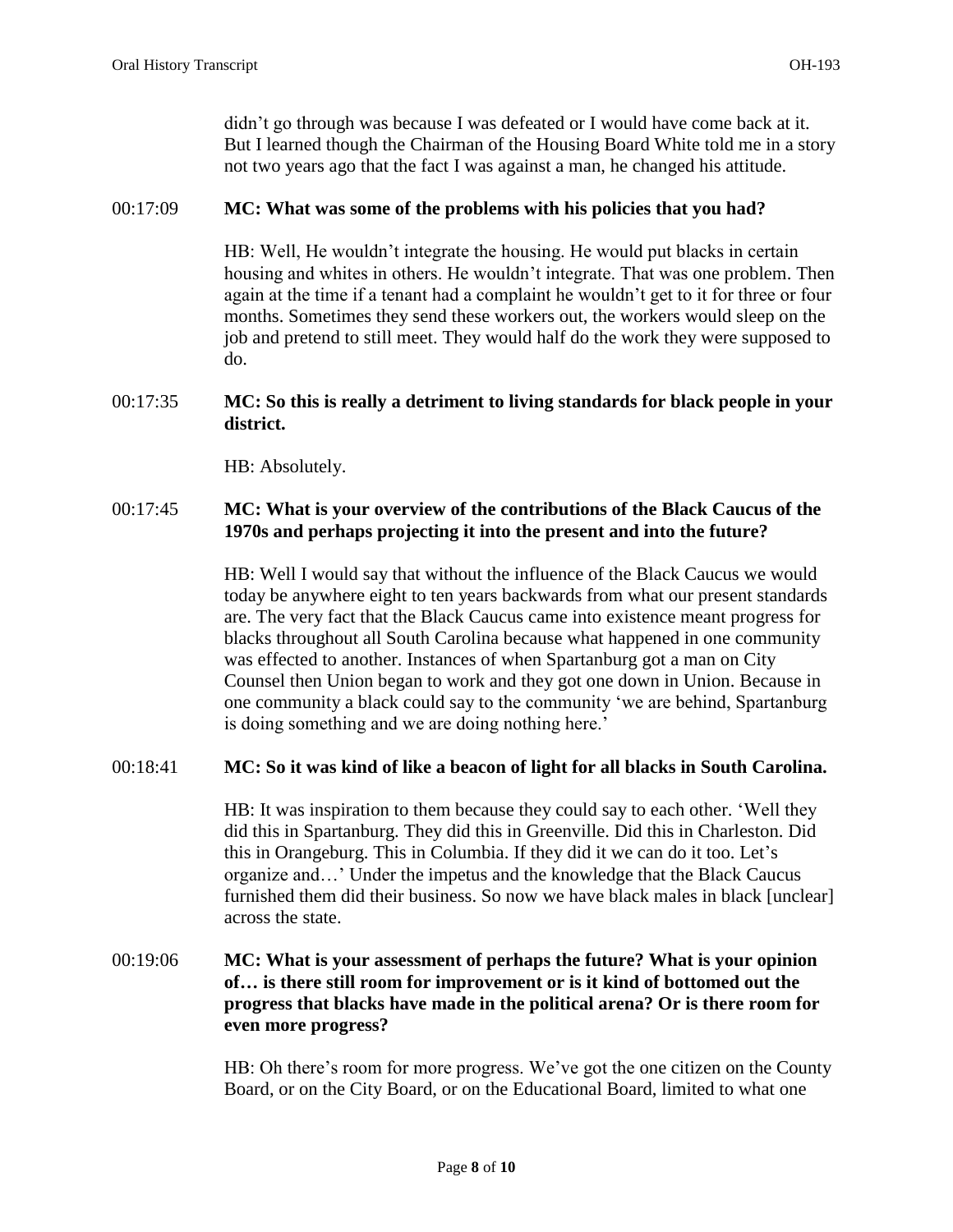person could do. When we get one elected we sit down and talk about representation. We sit down and don't agitate for any more. We've got one on City Counsel here now. We don't ever think about getting a second one. We did have the young fellow one. We've got that black one on the County Counsel. Nobody thinks of running a second one. Another thing we have to press on, we have to press for zoning… districting. Where blacks are predominant or in numbers in the same district ought to have a black representative like City Counsel, County Counsel are supposed to have.

## 00:20:15 **MC: In other words you're saying the next problem or next thing for addressing perhaps is the local government.**

HB: Yes.

00:20:24 **MC: What about the Senate? What about the South Carolina Senate? What was the role of the Black Caucus in trying to have an equitable distribution of districts which might enable blacks to have a fair chance of winning election to the Senatorial districts?**

> HB: See we had figures on the population of blacks in every district in South Carolina. We told these people 'You've got the majority or at least slight majority, close majority. If you can elect somebody you write that Representative down in the Senate and you tell him you want more equitable laws passed for blacks.' In the instances where we outnumbered the whites we told them 'You ought to have—like Williamsburg, we should have had a black Representative for Williamsburg a long time ago.' And I will tell you the reason I think you don't have one because they wouldn't invite anybody. But we should have went to all those black people down there in that section and we should have had a black Senator long time—could have had. If we had the right pressure put on to the right man to run. So what we did was to say to the districts of South Carolina where you have large black populations where they were in the majority 'You get busy and you have some influence. You tell that Senator you want him to vote a certain way. In other instances we want you to run some blacks.'

00:20:54 **MC: So I guess one of the next frontiers politically speaking for blacks in South Carolina is having greater input in the Senate. Having greater input in the local government such as the City Councils and school districts.** 

> HB: Yes. Local government, county government, and also in the matter of education and also in the Senate in South Carolina. You see we have Newman down there but what can one man do?

### 00:22:20 **MC: One of—**

HB: He could filibuster but then we said the filibuster was a vote that blacks ought to have. I disagree with that. We hadn't had any. We had filibuster in the